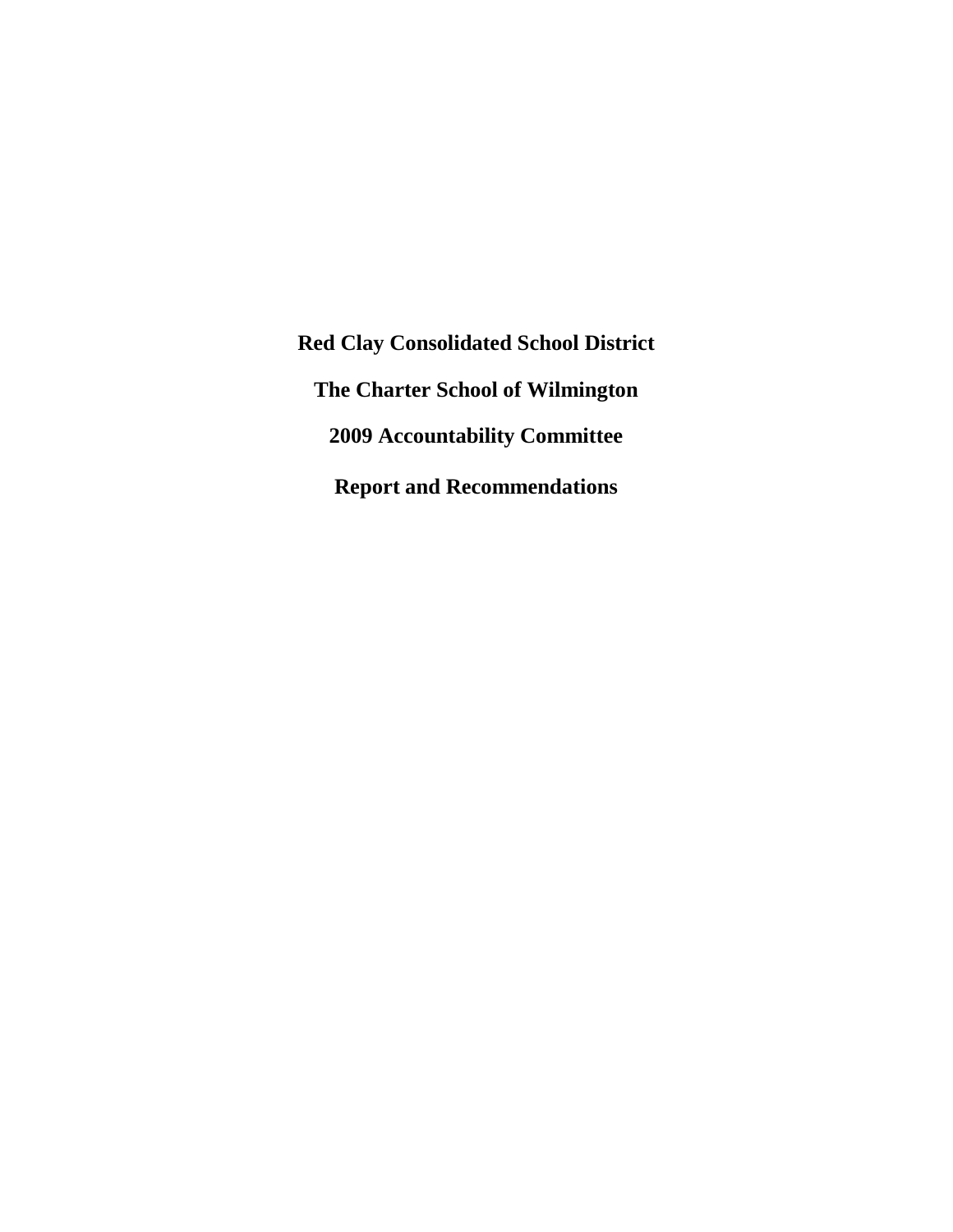# **Criterion 1.**

**The individuals and entities submitting the application are experienced and qualified to start and operate a charter school, and to implement the school's proposed educational program. Certified teachers, parents, and members of the community in which the school is to be located must be involved in the development of the proposed charter school. At the time at which the school commences its instructional program and at all times thereafter, the board of directors must include a teacher at the school and a parent of a student enrolled at the school as members.**

### *Committee Summary:*

As stated in the 1995 Charter School of Wilmington (CSW) charter application, the "application was prepared and is supported by a diverse group of local and multinational businesses and parents, teachers, and community members."

The board of directors includes a teacher at the school and a parent of a student enrolled at the school as members.

According to the CSW website, the board of directors "is currently comprised of one representative from each of the founding companies (DuPont has two representatives), one New Castle County community representative, one City of Wilmington community representative, one parent representative, and one faculty representative."

### *Committee Recommendation:*

The Committee recommends that the CSW publish board members' terms in CSW publications and on the CSW website.

### **The CSW has met the standards of Criterion 1.**

### **Criterion 2.**

**The chosen form of organization, identified in the articles of incorporation and bylaws, or the membership agreement, conforms to the Delaware General Corporation Law.**

### *Committee Summary:*

The chosen form of organization, as identified in the CSW's Certificate of Incorporation and bylaws, conforms to the Delaware General Corporation Law. As stated in the CSW's 1995 charter application, the CSW was incorporated on September 29, 1995 as a non-profit corporation pursuant to the provisions of the general corporation law of the State of Delaware. One purpose of the corporation is "to organize and run a charter school under the Charter School Act of 1995 (14 Del.C. §§501 et seq.)."

The CSW provided to the Committee a copy of the amended and restated Certificate of Incorporation (amended November 25, 2008). The Committee obtained a copy of the CSW's amended and restated bylaws (amended November 25, 2008) from the school's website.

### **The CSW has met the standards of Criterion 2.**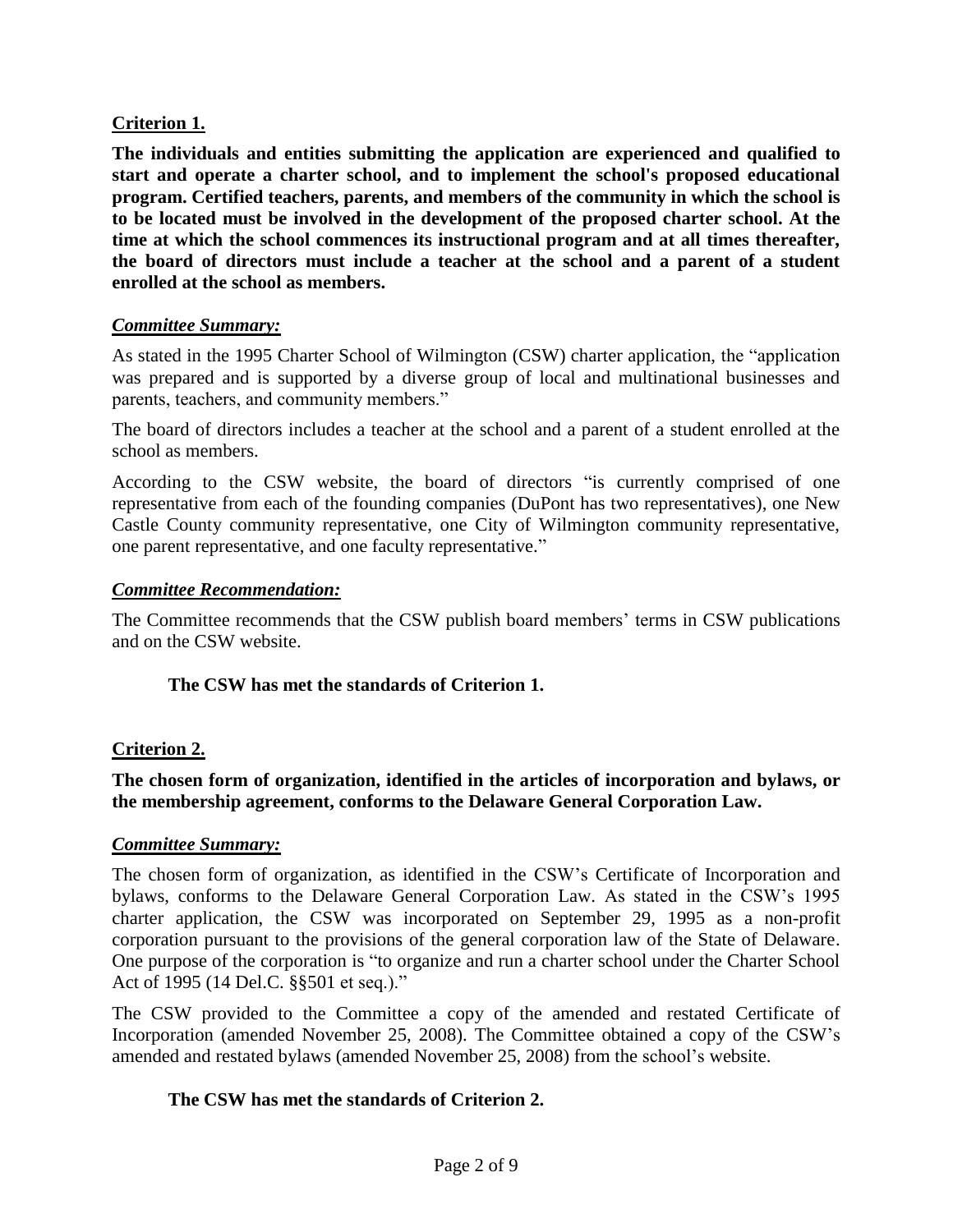# **Criterion 3.**

**The mission statement, goals, and educational objectives are consistent with the description of legislative intent set forth in 14 Del.C. §501 and the restrictions on charter school operations set forth in 14 Del.C. §506.**

#### *Committee Summary:*

According to the CSW website, the mission of the CSW is "to prepare a diverse student population for success in an ever-changing and highly demanding technological world by setting high expectations for academic achievement, maintaining an environment conducive to learning and character development, and emphasizing the development of analytical and quantitative skills through a concentration on math and science."

As described in the CSW's 1995 charter application, the goal of the CSW is "to enhance the quality of public education in Delaware by developing a unique, model school that utilizes the most effective educational techniques and ensures equal educational opportunity, thus meeting the needs of students, the business community, and society."

The educational objectives identified on the CSW website are "to prepare students who are thoroughly educated in mathematics and science; to prepare students who are broadly educated in the humanities; to prepare students who are technologically literate and understand the operation and use of computers and laboratory instruments; to prepare students who are able to communicate effectively, both verbally and in writing; and to prepare students who are firmly grounded in character development."

The CSW's mission statement, goals, and educational objectives are consistent with the description of legislative intent set forth in 14 Del.C. §501, which is "to improve student learning; encourage the use of different and innovative or proven school environments and teaching and learning methods; provide parents and students with measures of improved school and student performance and greater opportunities in choosing public schools within and outside their school districts; and to provide for a well-educated community." The CSW's mission statement, goals, and educational objectives are consistent with the restrictions on charter school operations set forth in 14 Del.C. §506.

### **The CSW has met the standards of Criterion 3.**

### **Criterion 4.**

**The school has set goals for student performance and will utilize satisfactory indicators to determine whether its students meet or exceed such goals and the academic standards set by the state. The indicators shall include the assessments required for all students in other public schools, although the charter school may adopt additional performance standards or assessment requirements, and shall include timelines for the achievement of student performance goals and the assessment of such performance.**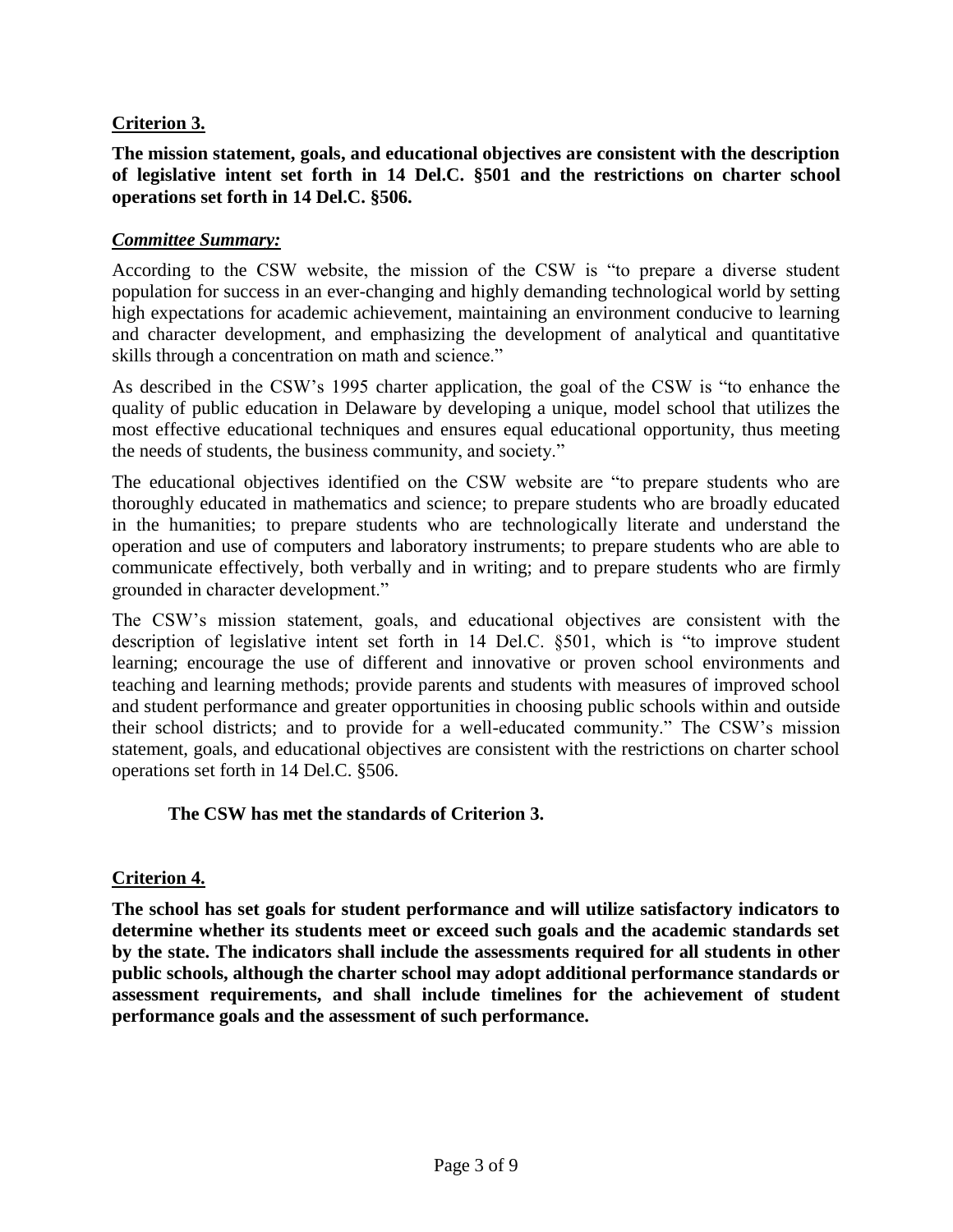### *Committee Summary:*

The CSW satisfactorily utilizes multiple indicators for student performance, including the Delaware Student Testing Program (DSTP), to indicate whether its students meet or exceed academic standards. The CSW's annual reports from 2003-2004 to 2007-2008 were reviewed. These reports state that the CSW has the highest scores among high schools in the state on DSTP in every subject area.

These scores have earned the CSW a "Superior" rating by the Delaware Department of Education every year. In addition to the DSTP, the CSW also uses SAT scores and the percentage of students reaching a "qualified" score of 3 or higher on Advanced Placement (AP) exams as indicators for reaching academic goals. Another indicator of academic success used by the school is the percentage of graduates that pursue college or post-secondary education. In its annual reports, the CSW acknowledges exceptional group and individual performance in academic competitions. The 2007-2008 Annual Report also states that the CSW earned ratings by *Newsweek* (May 2008) as a "Top High School in the United States" and by *U.S. News & World Report* (December 2007) as a "Gold Medal School."

## **The CSW has met the standards of Criterion 4.**

## **Criterion 5.**

**The school proposes a satisfactory plan for evaluating student performance and procedures for taking corrective action in the event that student performance at the charter school falls below such standards which are reasonably likely to succeed.**

### *Committee Summary:*

The CSW employs a variety of assessment strategies to determine students' performance upon entry and throughout the school year. Assessments are used to provide supportive instruction when needed in various programs (e.g., afterschool programs) with the assistance of peer tutors or mentors. The assessment format utilizes oral presentation, written, and demonstration formats. Informal and formal assessment strategies are utilized to assess student growth and to determine progress in meeting goals. Standardized tests such as the IBST, CAT, and SAT are also utilized to validate student growth and ensure that students are performing significantly above the state average. Assessment scores are used to foster correct course placement and to identify areas of student needs.

For students who do not perform at expected levels on the entrance exam, a corrective action plan is developed and implemented to ensure that extra support is provided. Students entering the CSW and performing below expected standards may be assigned to a pre-fall tutorial program of study to address academic deficiencies. During the school year, students can receive academic support through the use of student peers, business mentors, or teaching staff in an extended school day program.

A summer intensive program is provided to students who perform below acceptable standards as deemed by the school.

### **The CSW has met the standards of Criterion 5.**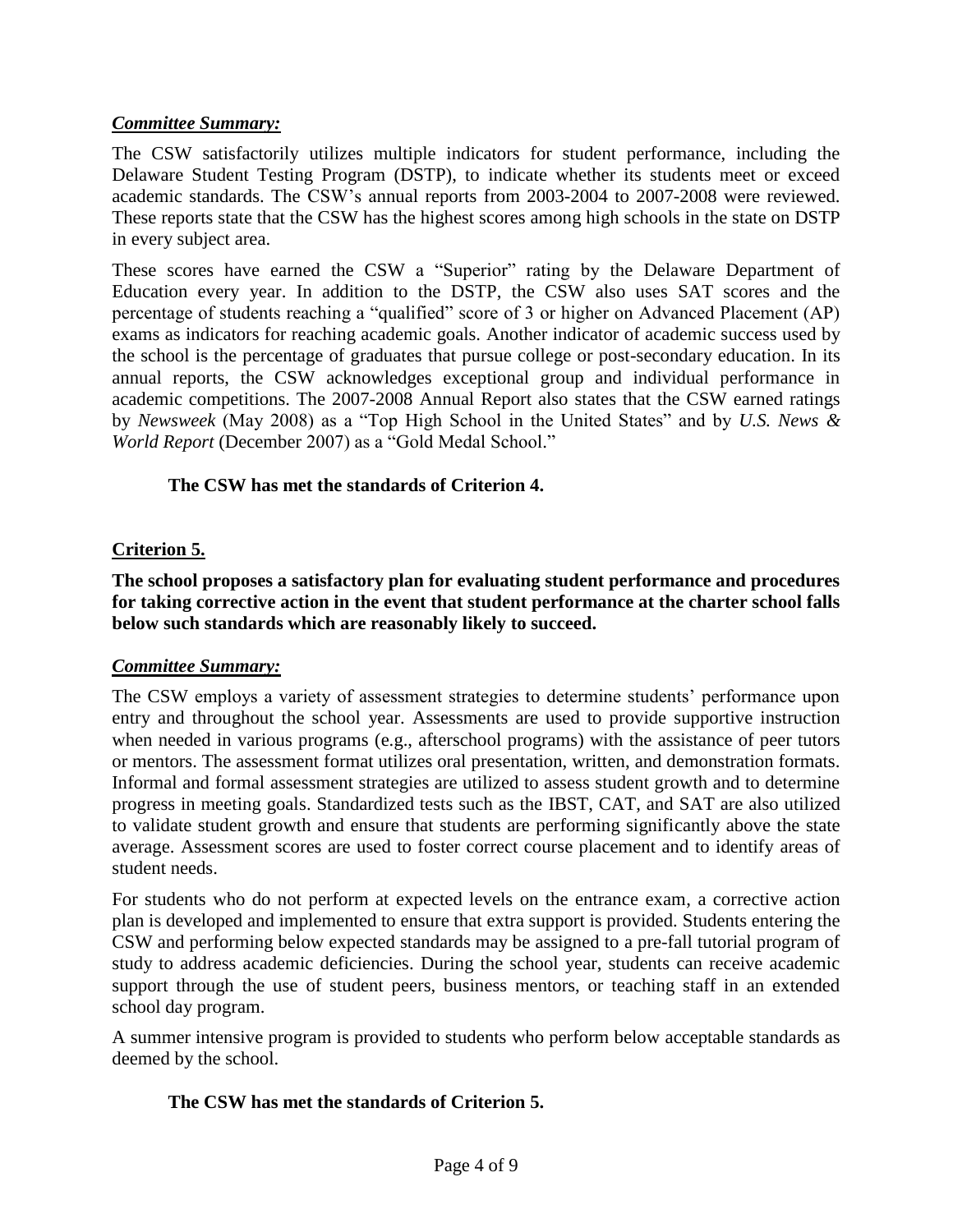# **Criterion 6.**

**The school's educational program, including curriculum and instructional strategies, has the potential to improve student performance; and must be aligned to meet the Delaware Content Standards and state program requirements, and in the case of a charter high school, state graduation requirements. High school programs must provide driver education. The educational program at all charter schools must include the provision by the school of extra instructional time for at-risk students, summer school, and other services required to be provided by school districts pursuant to the provisions of 14 Del.C. §153. A previously approved charter school may continue to operate in compliance with the terms of its current approval, but its charter shall not be renewed unless the school shall submit an application for renewal in full compliance with the requirements of this subsection.**

### *Committee Summary:*

The special focus of the CSW is math, science, and computer education. At least 10 of the required 24.5 credits must be earned in these areas. A minimum of 24.5 credits is required for graduation, compared to the state requirement of 22.5 credits or the Red Clay Consolidated School District requirement of 24 credits. Primary differences are in math (4 credits) and science (4.5 credits) as well as a senior research project (0.5 credits). Driver education is integrated into the curriculum for all  $10<sup>th</sup>$ -grade students. The school offers a challenging, college preparatory curriculum which includes a wide range of AP courses.

Course offerings across the curriculum are aligned to state and national standards. The number and variety of math/science elective offerings exceed those typically found in the comprehensive high school. All courses within the core curriculum are offered at three different levels/phases: Phase  $3$  – College prep, average to above average ability,  $75<sup>th</sup>$  to  $84<sup>th</sup>$  percentile nationally; Phase  $4$  – College prep, above average ability,  $85^{\text{th}}$  to  $92^{\text{nd}}$  percentile nationally; and Phase  $5$  – College prep, highest ability, Honors,  $93<sup>rd</sup>$  to  $99<sup>th</sup>$  percentile nationally.

The latter allows a student's program to be custom tailored, thereby encouraging maximum growth and academic achievement.

### **The CSW has met the standards of Criterion 6.**

# **Criterion 7.**

**The school's educational program sets forth appropriate strategies to be employed to accommodate the needs of at-risk students and those needing special education services.**

### *Committee Summary:*

No special education students are currently enrolled; however, 35 students do have 504 accommodation plans. The accommodations include extended time for assignments and tests as well as sitting in the front of the room, teachers wearing an FM transmitter, and/or signing assignment books.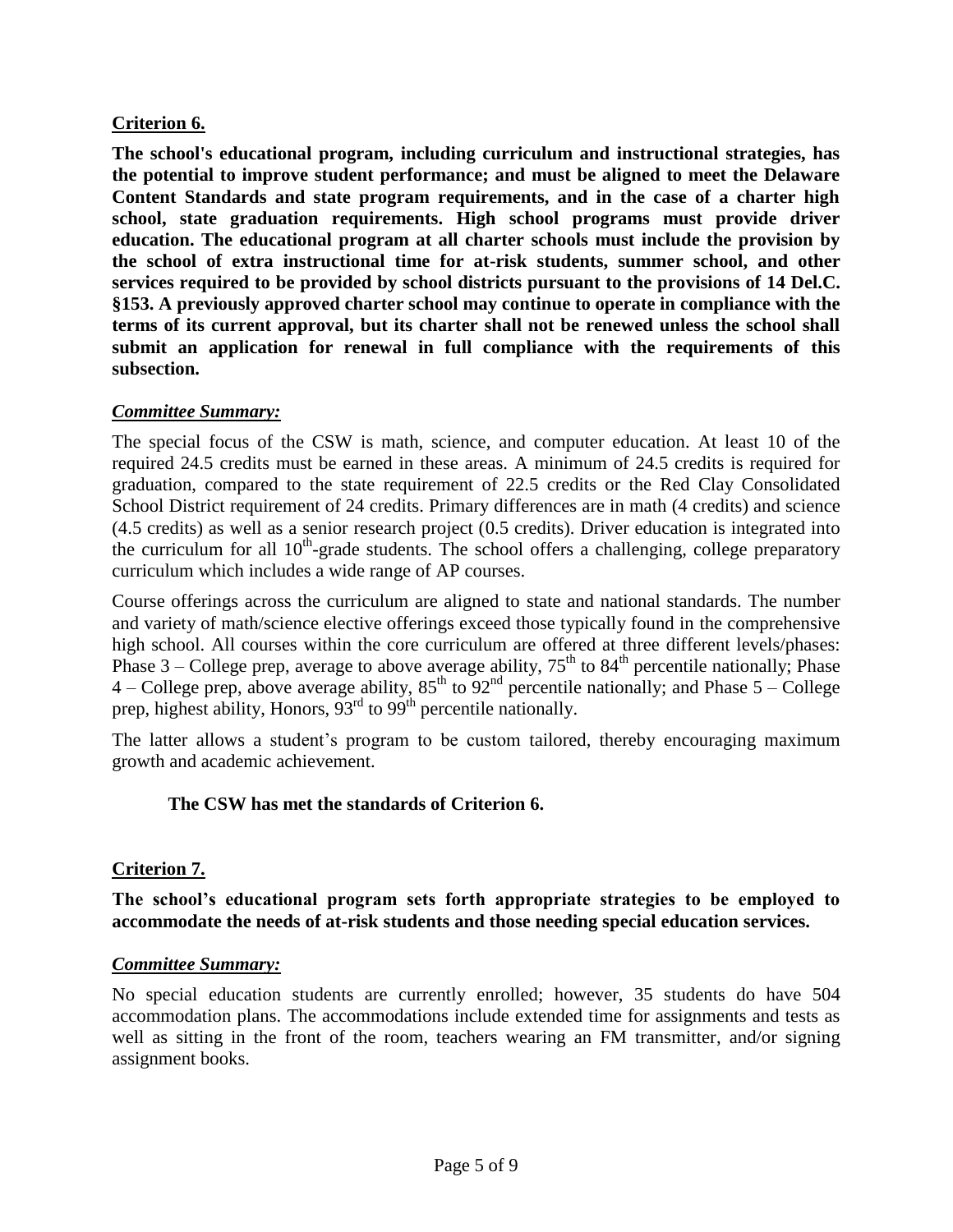## *Committee Recommendation:*

The Committee was concerned that the school has never had a special education student enrolled. Although the focus of the school is a rigorous academic environment, students with disabilities are often capable of satisfactory performance in such settings with appropriate accommodations. The Committee recommends that the CSW expand its effort to inform prospective applicants that the school is open to students with disabilities and that their disability will not be a factor in determining their admission to the school. It is also recommended that the CSW actively attempt to attract students from an economically disadvantaged background to mirror the percentage of such students enrolled in the Red Clay Consolidated School District.

Finally, the Committee recommends that the CSW document intervention strategies and associated results used to assist students defined as at-risk on page 20 of the original charter.

## **The CSW has met the standards of Criterion 7.**

## **Criterion 8.**

**The plan for the school is economically viable, based on a review of the school's proposed budget of projected revenues and expenditures for the first three years, the plan for starting the school, and the major contracts planned for equipment and services, leases, improvements, purchases of real property, and insurance.**

### *Committee Summary:*

In 2004 and 2005, the CSW's budget was break even. Over the last two years, they have established a surplus growing from \$2.9 million in FY06 to \$3.3 million at the end of FY07. Although the FY08 audited statement is not yet complete, the FY08 balance increased to \$4.2 million. For the first time, the current year's budget estimates spending \$248,271 in excess of revenues, thus reducing the available surplus. Given the size of the current deficit budget versus the surplus (\$248,271 to \$4,201,388), this is economically viable over the next five years assuming current state and local revenue streams remain constant. As the audit report points out, "the school needs to keep total costs at a moderate rate of increase each year in order to continue to sustain itself over the long-term."

It is the Committee's recommendation that expenditures in excess of revenues year after year be closely monitored. Additionally, as the state budget situation unfolds, the CSW, like any other school or district in the state, may be forced to make significant staff reductions or adjustments which in turn would affect factors and services within the school. These factors are unknown at this time but will potentially affect all charter schools' and school districts' budgets as budgets are reliant upon state funding sources. This could also potentially affect the overall size of the surplus.

Finally, as the five-year term expires, it will be required that the Red Clay Consolidated School District and CSW review the terms of the lease agreement for building use. Prior to negotiations, this is an as yet undetermined change in financial conditions for the school but could also potentially impact the overall operating balance.

### **The CSW has met the standards of Criterion 8.**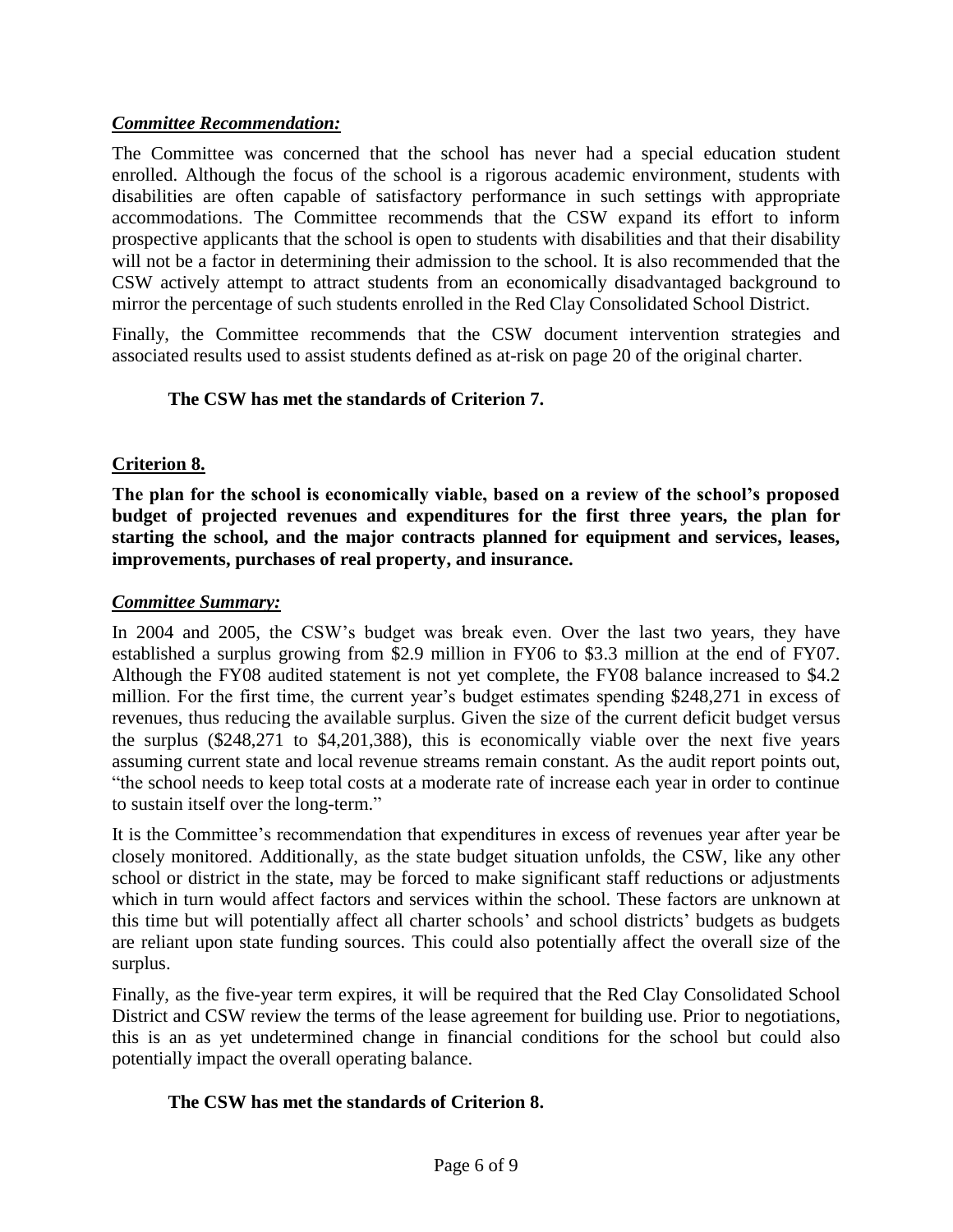## **Criterion 9.**

**The school's financial and administrative operations meet or exceed the same standards, procedures and requirements as a school district. If a charter school proposes to operate outside the state's pension and/or benefits system, a specific memorandum of understanding shall be developed and executed by the charter school, the approving authority, the Director of the Office of Management and Budget, the Controller General and the secretary of Finance to assure that the state's fiduciary duties and interests in the proper use of the appropriated funds and as a benefits and pension trustee are fulfilled and protected, the state's financial reporting requirements are satisfied, and the interests of charter school employees are protected. All charter schools shall operate within the Delaware Financial Management System (DFMS) and be subject to all of the same policies and procedures which govern other agencies operating with such system, except that any charter school previously approved to operate outside of the DFMS may continue to so operate subject to the terms of its memorandum of understanding until such time as the school's charter is renewed pursuant to this chapter.**

### *Committee Summary:*

The Committee reviewed the last three years of the CSW's annual audited financial statements as well as current financial documentation provided through the DFMS. The auditors have concluded "no material reportable conditions" in their review and preparation of the CSW's Basic Financial Statements. The Committee was also not able to identify deficiencies based on its review. The Committee determined that financial and administration operations meet the same standards, procedures, and requirements as a school district.

### **The CSW has met the standards of Criterion 9.**

### **Criterion 10.**

### **The assessment of the school's potential legal liability and the types and limits of insurance coverage the school plans to obtain are adequate.**

### *Committee Summary:*

The Committee reviewed the insurance policy of the CSW and determined it has adequate types and limits of coverage. The CSW purchases the best industry-standard coverage available that is identical in type of coverage as that purchased by the Red Clay Consolidated School District and nearly every school and district in the state. Employment-related practices are provided under the insurance coverage.

At the time of the Committee's review, there was no filing of a claim against the policy. Without specific information related to a lawsuit, no other determination can made as to the potential legal liability of a case.

### **The CSW has met the standards of Criterion 10.**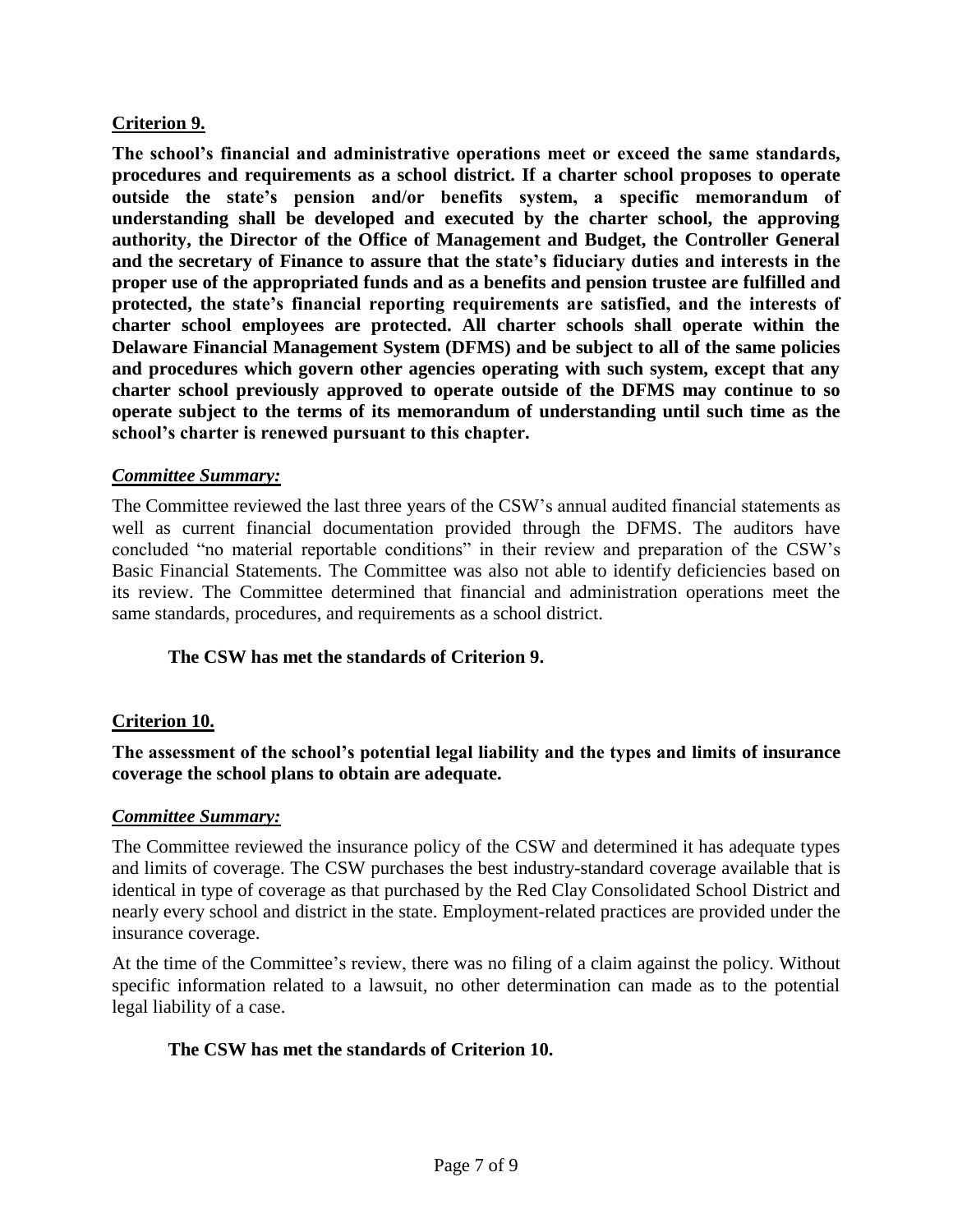# **Criterion 11.**

## **The procedures the school plans to follow to discipline students and ensure its students' adherence to school attendance requirements comply with state and federal law.**

#### *Committee Summary:*

The Committee reviewed documents submitted by the CSW outlining the school's procedure for ensuring the timely and accurate reporting of discipline incidents to the Department of Education. A written report was submitted within the timeframe as recommended by the 2004 Accountability Committee's report. Although these discipline incidents are few (there were no HB 85 incidents reported in 2007-2008), the CSW has a process and procedure for reporting.

The Committee also requested documentation to show that all school employees were trained in "Identification and Reporting of Criminal Youth Gang Activity and Bullying Prevention" as per state law. The CSW showed documentation and provided a copy of its Bullying Prevention Policy.

#### **The CSW has met the standards of Criterion 11.**

#### **Criterion 12.**

**The procedures the school plans to follow to assure the health and safety of the students, employees, and guests of the school while they are on school property are adequate and that the charter school will comply with the applicable provisions of local, state, and federal law, including the provisions of 11 Del.C. Ch. 85.**

#### *Committee Summary:*

Although there were no recommendations from the 2004 Accountability Committee's report, the Committee did request an updated Emergency Response and Crisis Plan from the CSW as well as other pertinent emergency procedures (e.g., evacuation plans and intruder situations).

### **Pending implementation of the recommendations mentioned above, the CSW will meet the standards of Criterion 12.**

### **Criterion 13.**

**The school shall have a satisfactory plan for timely transferring student data and records to the Department of Education.**

#### *Committee Summary:*

The Committee reviewed several documents (e.g., operating procedures) concerning this issue and recommendations from the 2004 Accountability Committee's report.

The CSW has accurate written policies and procedures for the preparation of the September  $30<sup>th</sup>$ Unit Count, which were implemented as early as the 2003-2004 school year.